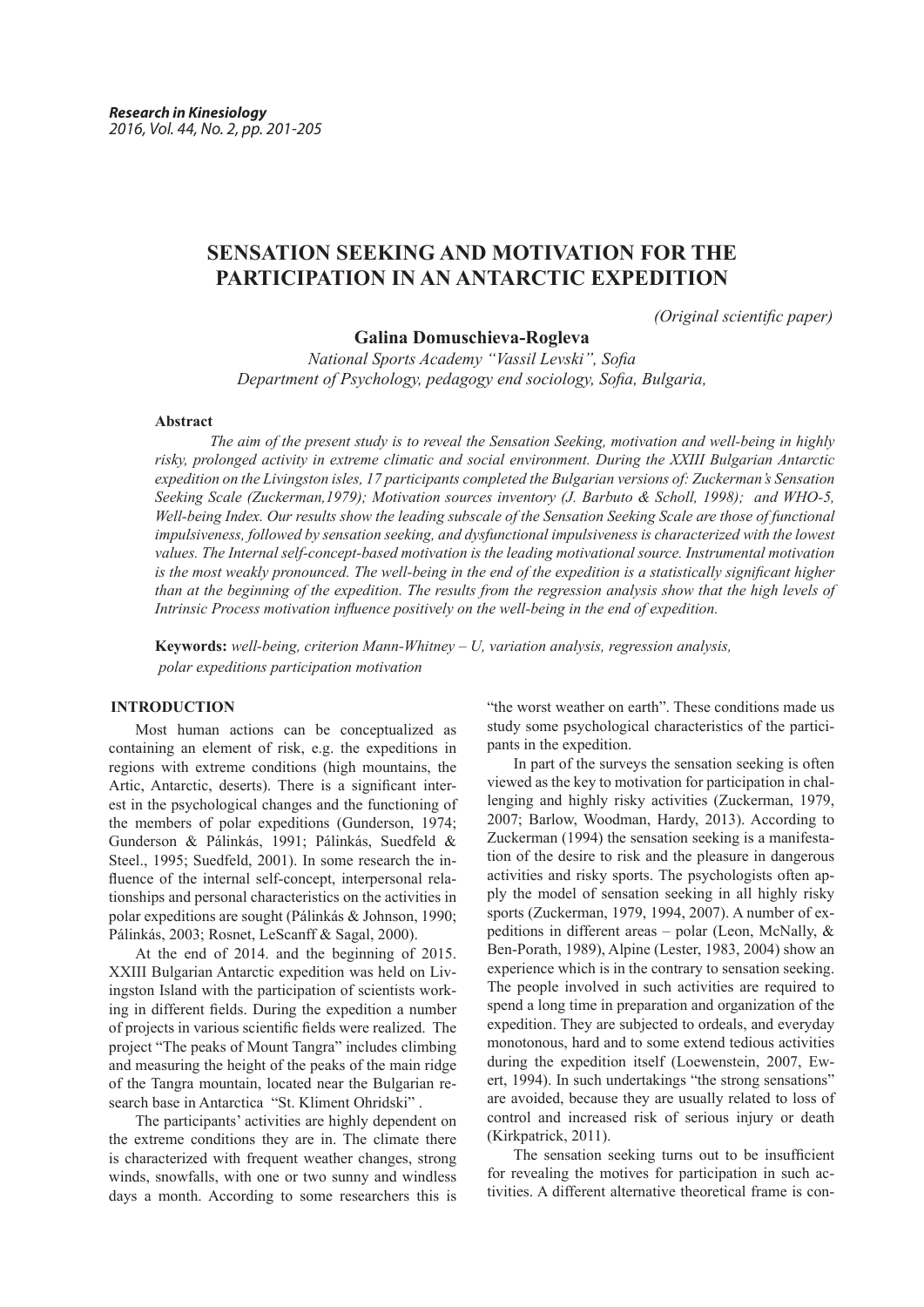### 202 *G. D. Rogleva*

nected with constructs such as well-being and motivation sources.

The use of the term well-being began in the 1950s as one of the indicators to measure the quality of life. Most common mental well-being is considered within the framework of two approaches as: eudemonistic wellbeing associated with the development of human potential and talents; and as a hedonistic well-being, which includes the sense of satisfaction and happiness (Ryan & Deci, 2001; Headey & Wearing, 1989). In a report dedicated to the study of subjective well-being in isolation and extreme conditions a three-dimensional framework is applied (*hedonistic*well-being, *eudemonistic* wellbeing and a *psychological capital* – a condition characterized by high levels of self-efficiency, optimism, hope and persistence) (Adam at al., 2014). The results show that the psychological capital has the strongest and most positive relationships with execution of the tasks, hedonistic well-being has negative correlations with perceived stress, and eudemonistic well-being - negative relations with psychosocial symptoms. Analysis of temporal trends and indicators of health behavior found that more significant changes in health outcomes were observed at the beginning and at the end of missions, whether they are short or longer-lasting. The heterogeneity of composition in terms of nationality and gender does not impair the health status of the team.

According to other authors the mental well-being also includes components relating to cognitive and affective aspects: satisfaction with life and the presence of positive and negative emotions in a person's life and a subjective sense of happiness (Lucas, Diener & Suh, 1996).

One of the motivation theories, which successfully explains the motivation trends in different areas, is the metatheory of the motivation sources (Barbuto, & Scholl, 1998; Leonard, Beauvais & Scholl, 1999). According to it, the motivation sources from the sphere of Self-assessment and Self-concept are among the major factors determining the human behavior. The authors outline five main spheres which include factors determining the behavior (Barbuto & Scholl, 1998; Leonard, Beauvais & Scholl, 1999).

*1. Intrinsic process motivation* – the process of motivation is characterized with enjoyment in the task and work, which should be interesting and funny. The person is relatively indifferent to the social feedback and tends to leave the boring tasks, even if the goal has not been achieved.

*2. Instrumental motivation* – it is characterized with interest in external material stimuli: money, rewards, and prizes. Compensation is expected for each additional kind of work.

*3. External Self-concept-based motivation* – it is connected with the aspiration for persevering and increasing one's reputation, with anxiety for the other's opinion. Feedback is sought, as well as praise and acknowledgment for the work done and membership in a successful team.

*4. Internal Self-concept-based motivation* – it includes the aspiration for self-recognition and manifestation of one's abilities, qualities and standards towards the development of one's abilities and skills, towards the mastership. It is also associated with an inclination for self-control; lack of interest in receiving feedback; aiming at the hardest tasks; lack of necessity of constant directions and control.

*5. Goal internalization* – it is determined by the necessity of clarification and belief in the work done. It is characterized with devotion to the group; the goals of the group are predominant; aspiration for clarification of the aim of the task; stable principles and values; perseverance and dedication when the meaning of the activity is clear; orientation to the social significance of the activity (Barbuto & Scholl, 1998).

*The aim* of the present study is to reveal the motivation sources, sensation seeking, and well-being in highly risky continuous activities in extreme climatic and social environment.

*Tasks* of the research:

- to reveal the manifestation of the motivation sources, sensation seeking and well-being;

- to establish the impact of sensation seeking and the motivation sources on the level of well-being.

*Sample:* The research was done among 17 participants in  $23<sup>rd</sup>$  Antarctic expedition – 13 men and 4 women, aged between 25 and 69, average age - 49,9.

*Organization of the research:*

During the expedition the participants fill out a number of psychological tests, part of which is presented in the present report. The difficulties in obtaining data are related to the different arrival and departure time of the members of the Antarctic expedition.

### **METHODS**

*1. Scale for assessment of Psychic Instability and Sensation Seeking Scale* (Radoslavova &Velichkov, 2005) – based on Zuckerman's scale (1994) for sensation seeking and Dickman's impulsiveness scale (1990). It consists of 79 statements with dichotomous answers, determining three subscales:

*- sensation seeking* **–** orientation towards seeking new, various and unusual experiences;

*- functional impulsiveness* **–** connected with enthusiasm, bravery and activity;

*- dysfunctional impulsiveness* **–** connected with lack of organization, tendency to ignoring facts and lack of perseverance.

*2. Motivation Sources Inventory* (Barbuto & Scholl, 1998). The Bulgarian adaptation of the test was made by Georgiev & Tosheva (Георгиев & Тошева. (2003). The test consists of 40 items and 7-point of Likert type scale, and 5 subscales corresponding to the five major motivation trends:

*- intrinsic process motivation;*

*- instrumental motivation;*

*- external Self-concept-based motivation;*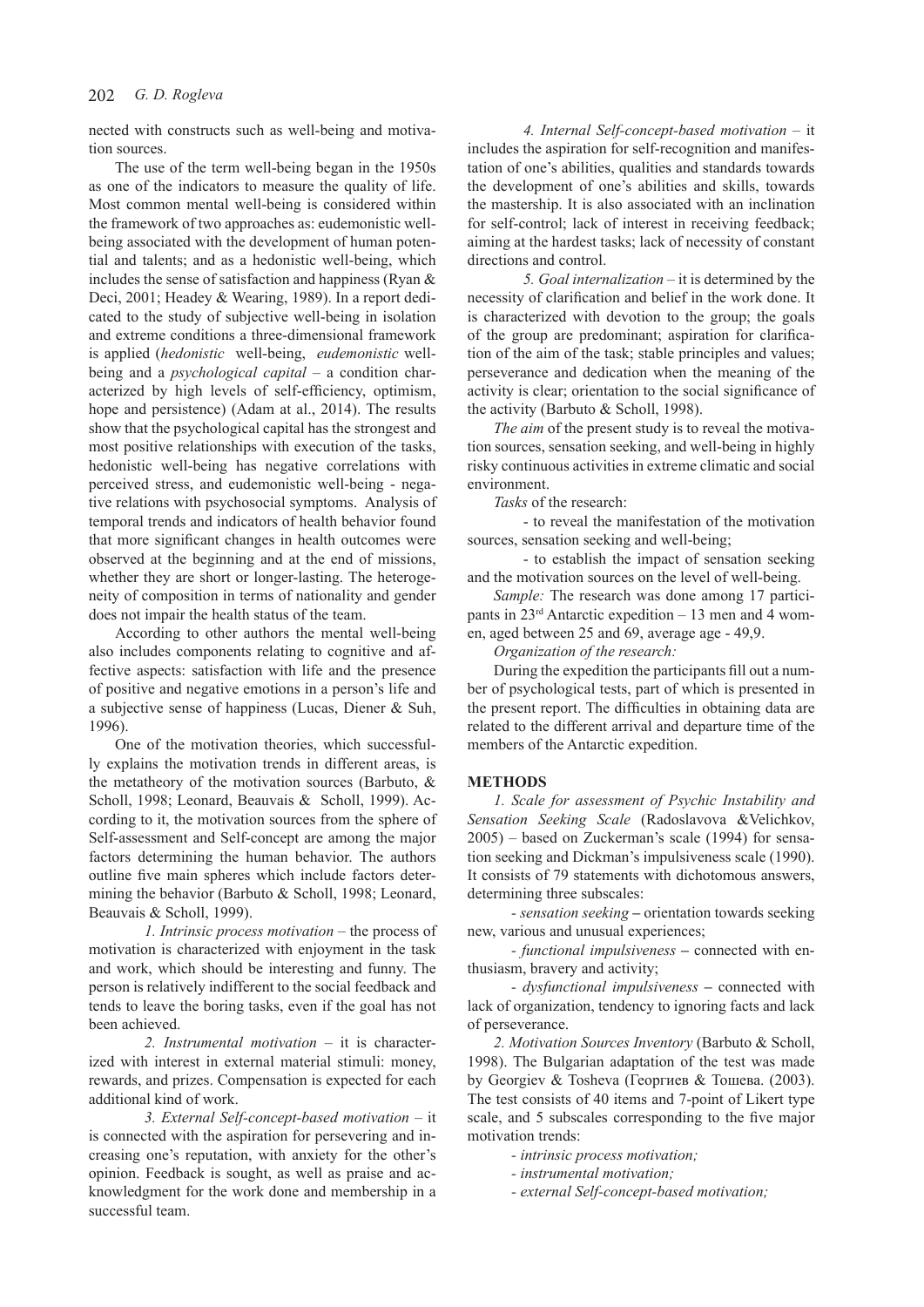## *- internal Self-concept-based motivation; - goal internalization.*

*3. The well-being index (WHO-5,* Well-being Index) – evaluation of subjective mental well-being, version 1999. WHO-5 was first presented in 1998 in Stockholm as part of a project to measure the subjective well-being in primary health care. WHO-5 is validated in numerous studies (Bech, 2012). The index includes 5 affirmations concerning the feeling in the last two weeks to experience the positive mood, relaxation, calmness, vitality, energy, life, filled with interesting things. Six-speed scale is used, which ranges from "all the time" (5) to "in no time" (0). The maximum value is 100. A higher score is an indicator of better quality of life. The tool is a reliable indicator of emotional functioning (https://www. psykiatri-regionh.dk/who-5/who-5-questionnaires/Pages/default.aspx).

#### **RESULTS AND DISCUSSION**

The results from the comparative analysis show there is no statistically significant difference between the average values of the researched variables with the participants in the expedition, differentiated by gender (criterion Mann-Whitney - U). A possible explanation could be found both in the small number of researched

individuals, with the women being only four, and in the fact that the requirements for the psychic characteristics needed for participation in such an expedition are common and gender independent.

The results from the variation analysis regarding the first scale show that functional impulsiveness is leading with the researched individuals (M=0,542; SD=0,18), followed by sensation seeking  $(M=0.517; SD=0.16)$ . The lowest is the level of dysfunctional impulsiveness (М=0,229; SD=0,16) (Table 1.).

The descriptive statistics applied for the motivation sources establishes *internal Self-concept-based motivation* as the leading one with the researched individuals (М=42,7). It is connected with the aspiration for self-recognition and manifestation of one's own abilities, qualities and standards, with orientation towards increasing one's mastership and coping with the most difficult tasks, inbred in every Antarctic expedition. The *Intrinsic process motivation* is on the second place (М=39,2). With this source, the motivation process and single-minded behavior are sustained by the contents of the work done. It is interesting rewarding and done in extreme environment. This is followed by *goal internalization* (М=38,2), where the dedication to the goals of the group is important, and *external Self-concept-based* 

*Table 1. Average values of sensation seeking level*

| Parameters                  | Min  | Max  | M     |      |
|-----------------------------|------|------|-------|------|
| Sensation seeking           | ).08 |      | 0.517 | V.IO |
| Functional impulsiveness    |      |      | 0.542 | 0,18 |
| Dysfunctional impulsiveness | 0.06 | 0.61 | 0.229 |      |

|  |  | Table 2. Average values of motivation sources |  |
|--|--|-----------------------------------------------|--|
|  |  |                                               |  |

| Intrinsic  | External   | External Self-concept- | Internal Self-concept- | Goal            |
|------------|------------|------------------------|------------------------|-----------------|
| motivation | motivation | based motivation       | based motivation       | internalization |
| 39,2       |            | 30,8                   | 42.7                   | 38,2            |

*Table 3. Average values of subjective well-being at the beginning and end of the expedition*

| Index                                    | Subjective well-being |     |       |       |
|------------------------------------------|-----------------------|-----|-------|-------|
|                                          | Min                   | Max | M     |       |
| Study at the beginning of the expedition | 44                    | 96  | 72.24 | 15.33 |
| Study at the end of the expedition       | 64                    | 100 |       | 9.39  |

## *Table 4. Results from the regression analysis*

| Index                               | Intrinsic process motivation | $\wedge R^2$ |       |       |
|-------------------------------------|------------------------------|--------------|-------|-------|
|                                     |                              |              | Sig.  |       |
| Well-being in the end of expedition | 0.573                        | 2.588        | 0.011 | 0.375 |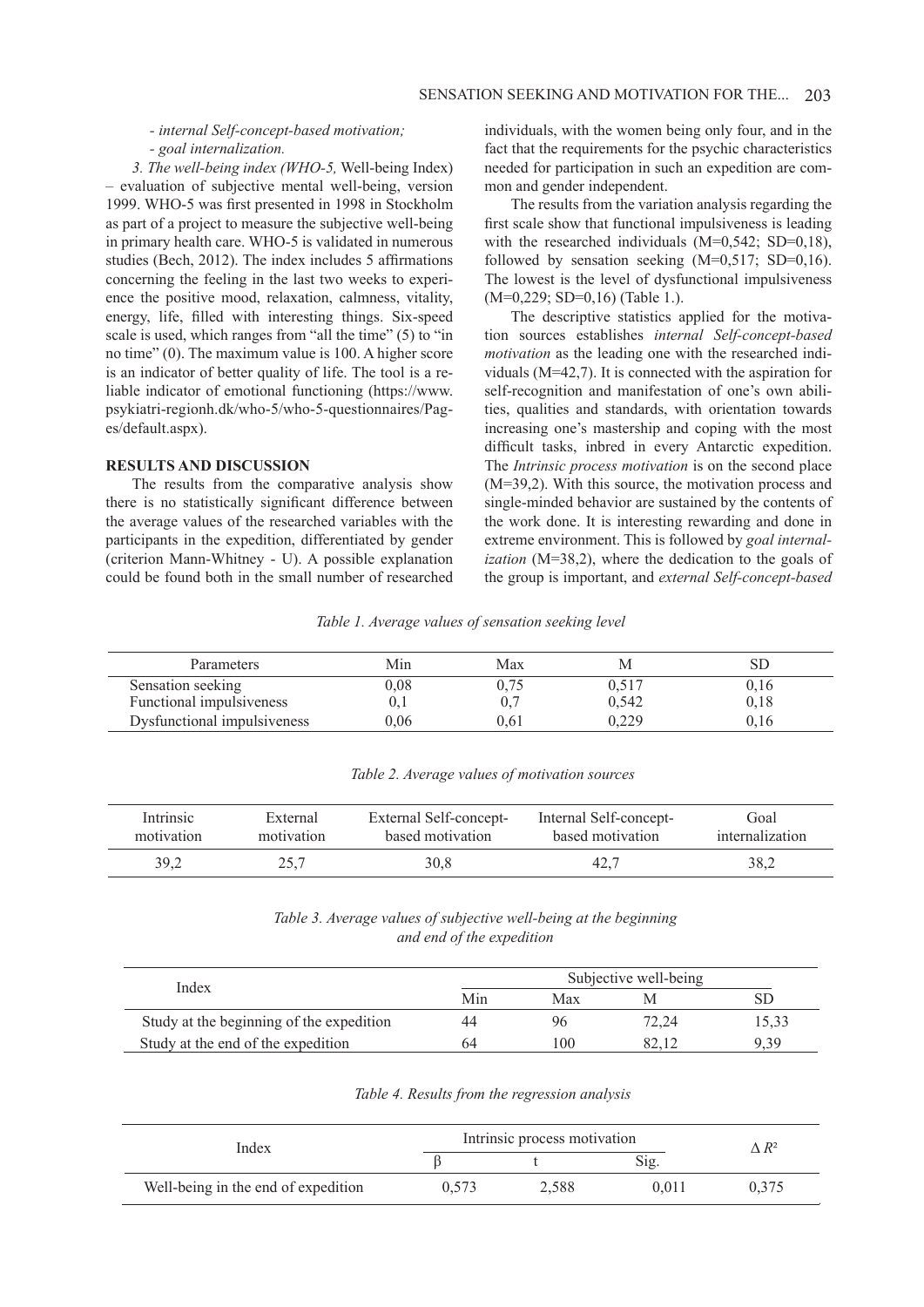*motivation*, connected with the acknowledgement for working in a successful team (M=30,8). The least manifested is *instrumental motivation* (М=25,7), where the interest in the activity is influenced by the presence of external, material stimuli and prizes, which apparently are not an incentive for the participation in the expedition (Table 2.).

To check the level and dynamics of the manifestations of the subjective well-being research has been conducted twice – at the beginning and at the end of the expedition (Table 3.). In the first study 11, 8% of the surveyed people have a low level of well-being and 17, 7% - a high level. In the second study with low and high subjective well-being are 17.7%. The results from the comparative analysis show there is statistically significant difference between the average values of subjective well-being at the beginning and end of the expedition (T  $= 2,368$ ,  $p = 0,18$  - criterion Wilcoxon).

The resulting data can be explained by the fact that the last month before the expedition is very loaded and connected with preparation, with many difficulties, uncertainties, details about the upcoming trip, doubts concerning the possibility for the realization of the goals that are set and which often depend on personal circumstances beyond control. The second result is obtained when the expedition is almost over, the uncertainties are much less and are associated "only" with the trip. The growing feeling of well-being at the end of the expedition is probably due to the satisfaction of the achieved goals that have undertaken efforts and energy in such a long period of time, related to the planning preparation and achievement of objectives.

In conformity with the aim of the research a step regression analysis was used. The independent variables were the level of sensation seeking, functional, dysfunctional impulsiveness, and the motivation sources. The dependent variable is well-being. The single thing established was that the high intrinsic process motivation leads to an increase in well-being in the end of the expedition ( $β=0,573$ ) (Table 4.).

#### **CONCLUSION**

The research done is the first of the kind among participants in Bulgarian Antarctic expedition. On the base of the obtained results it could be summed up that the participants in the expedition are characterized with predominance of functional impulsiveness, characterized with enthusiasm, bravery and activity, followed by sensation seeking, looking for new, unusual experiences. The most weakly manifested is dysfunctional impulsiveness, connected with tendency towards disorganization, ignoring of facts and lack of perseverance, which could have fatal consequences in participation in an extreme expedition.

The leading motivation source is internal Selfconcept-based motivation. It gets close to the construct high achievement need, introduced by McClelland (Barbuto & Scholl, 1998) and is associated with desire for self-recognition, self-perfection, realization of one's potential and his abilities. This realization is possible through acceptance and coping with the hard ordeals in the Antarctic expedition. The intrinsic, peculiar to activity, motivation is on the second place, followed by goal internalization and external Self-concept-based motivation, aimed at aspiration towards working in a successful team. The most weakly manifested is the instrumental motivation, which is connected with prizes and external stimulation, as a whole, which are not a significant factor for getting involved in the expedition.

Data from the twofold study of well-being showed that its level at the end of the expedition is statistically significant higher in comparison with the result of the beginning of the expedition. An explanation of this result can be sought in overcoming the many challenges and achieving the objectives for which they have invested effort and energy.

The results from the regression analysis show that the high intrinsic process motivation leads to an increase in well-being in the end of the expedition.

The limitations of the present study are connected with the relatively small number of researched individuals, but this is the number of the people who took part in the expedition. The research adds to the understanding of the factors propelling human behavior, which are the base for participation in hard and challenging missions in extreme environment in different parts of the world.

#### **REFERENCES**

- Adam, J. Vanhove, Mitchel, N., Herian, P.D., Harms, Fred Luthans, Justin, A., DeSimone. (2014). *Examining Psychosocial Well-being and Performance in Isolated, Confined, and from Extreme Environments.* Final Report Retrieved July 31, 2014 from: http://ston.jsc.nasa.gov/collections/ trs/\_techrep/TM-2015-218565.
- Barbuto, H., R. Scholl. (1998). Motivation sources inventory: Development and validation of new scales to measure an integrative taxonomy of motivation. *Psychological Reports, 2, 82, 1011-1022.*
- Barlow, M., Woodman, T., & Hardy, L. (2013). Great Expectations: Different High-Risk Activities Satisfy Different Motives. *Journal of Personality and Social Psychology, 105*(3):458-75
- Bech, P. (2012). *Clinical Psychometrics,* Oxford: Wiley-Blackwell.
- Dickman, S. J. (1990) Functional and dysfunctional impulsivity: Personality and cognitive correlates*. Journal of Personality and Social Psychology, 58*(1), 95-102.
- Ewert, A. W. (1994). Playing the edge: Motivation and risk taking in a high-altitude wilderness like environment. *Environment and Behavior, 26,* 3-24.
- Gailliot, M.T., Plant, E.A., Butz, D.A., & Baumeister, R.F. (2007). Increasing selfregulatory strength can reduce the depleting effect of suppressing stereotypes. *Personality and Social Psychology Bulletin, 33*, 281-294.
- Георгиев, М., & Тошева, И. (2003). Адаптация и стандартизация на теста за изследване източниците на мотивация (MSI) [Adaptation and standartization of motivation sources inventory (MSI). In Bulgarian.] Сборник: *Личност, Мотивация, Спорт*. Книги 1-3. София: